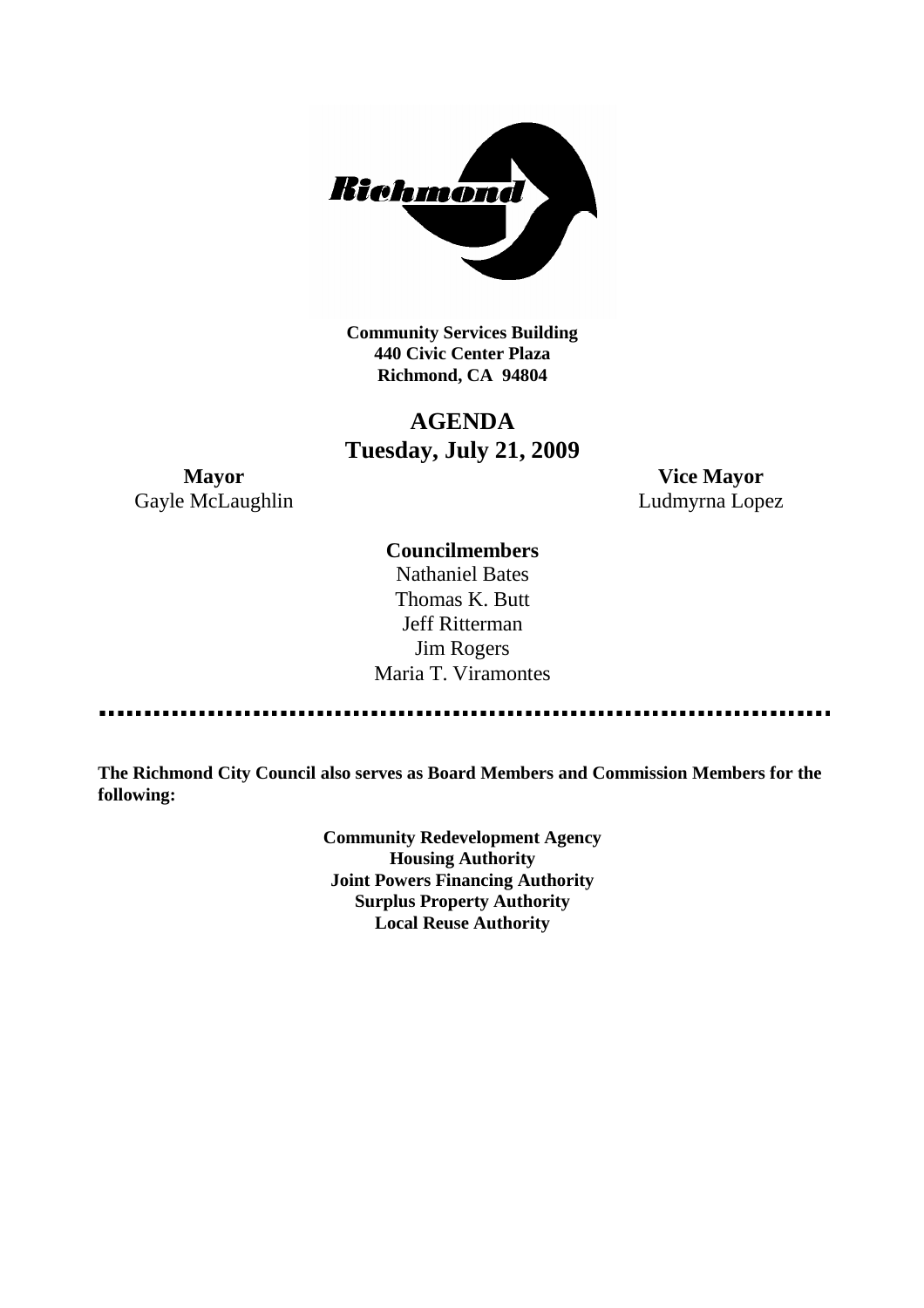# **MEETING PROCEDURES**

The City of Richmond encourages community participation at its City Council meetings and has established procedures that are intended to accommodate public input in a timely and time-sensitive way. As a courtesy to all members of the public who wish to participate in City Council meetings, please observe the following procedures:

**PUBLIC COMMENT ON AGENDA ITEMS:** Anyone who desires to address the City Council on items appearing on the agenda must complete and file a pink speaker's card with the City Clerk **prior** to the City Council's consideration of the item. Once the City Clerk has announced the item and discussion has commenced, no person shall be permitted to speak on the item other than those persons who have submitted their names to the City Clerk. Your name will be called when the item is announced for discussion. **Each speaker will be allowed TWO (2) MINUTES to address the City Council on NON-PUBLIC HEARING items listed on the agenda.**

**OPEN FORUM FOR PUBLIC COMMENT:** Individuals who would like to address the City Council on matters not listed on the agenda or on **Presentations, Proclamations and Commendations, Report from the City Attorney, or Reports of Officers** may do so under Open Forum. All speakers must complete and file a pink speaker's card with the City Clerk **prior** to the commencement of Open Forum. **The amount of time allotted to individual speakers shall be determined based on the number of persons requesting to speak during this item. The time allocation for each speaker will be as follows: 15 or fewer speakers, a maximum of 2 minutes; 16 to 24 speakers, a maximum of 1 and one-half minutes; and 25 or more speakers, a maximum of 1 minute.**

## **SPEAKERS ARE REQUESTED TO OCCUPY THE RESERVED SEATS IN THE FRONT ROW BEHIND THE SPEAKER'S PODIUM AS THEIR NAME IS ANNOUNCED BY THE CITY CLERK.**

**CONSENT CALENDAR:** Consent Calendar items are considered routine and will be enacted, approved or adopted by one motion unless a request for removal for discussion or explanation is received from the audience or the City Council. A member of the audience requesting to remove an item from the Consent Calendar must complete and file a speaker's card with the City Clerk **prior to the City Council's consideration of Item C, Agenda Review.** An item removed from the Consent Calendar may be placed anywhere on the agenda following the City Council's agenda review.

*The City Council's adopted Rules of Procedure recognize that debate on policy is healthy; debate on personalities is not. The Chairperson has the right and obligation to cut off discussion that is too personal, too loud, or too crude.*

**\*\*\*\*\*\*\*\*\*\*\*\*\*\*\*\*\*\*\*\*\*\*\*\*\*\*\*\*\*\*\*\*\*\*\*\*\*\*\*\*\*\*\*\*\*\*\*\*\*\*\*\*\*\*\*\*\*\***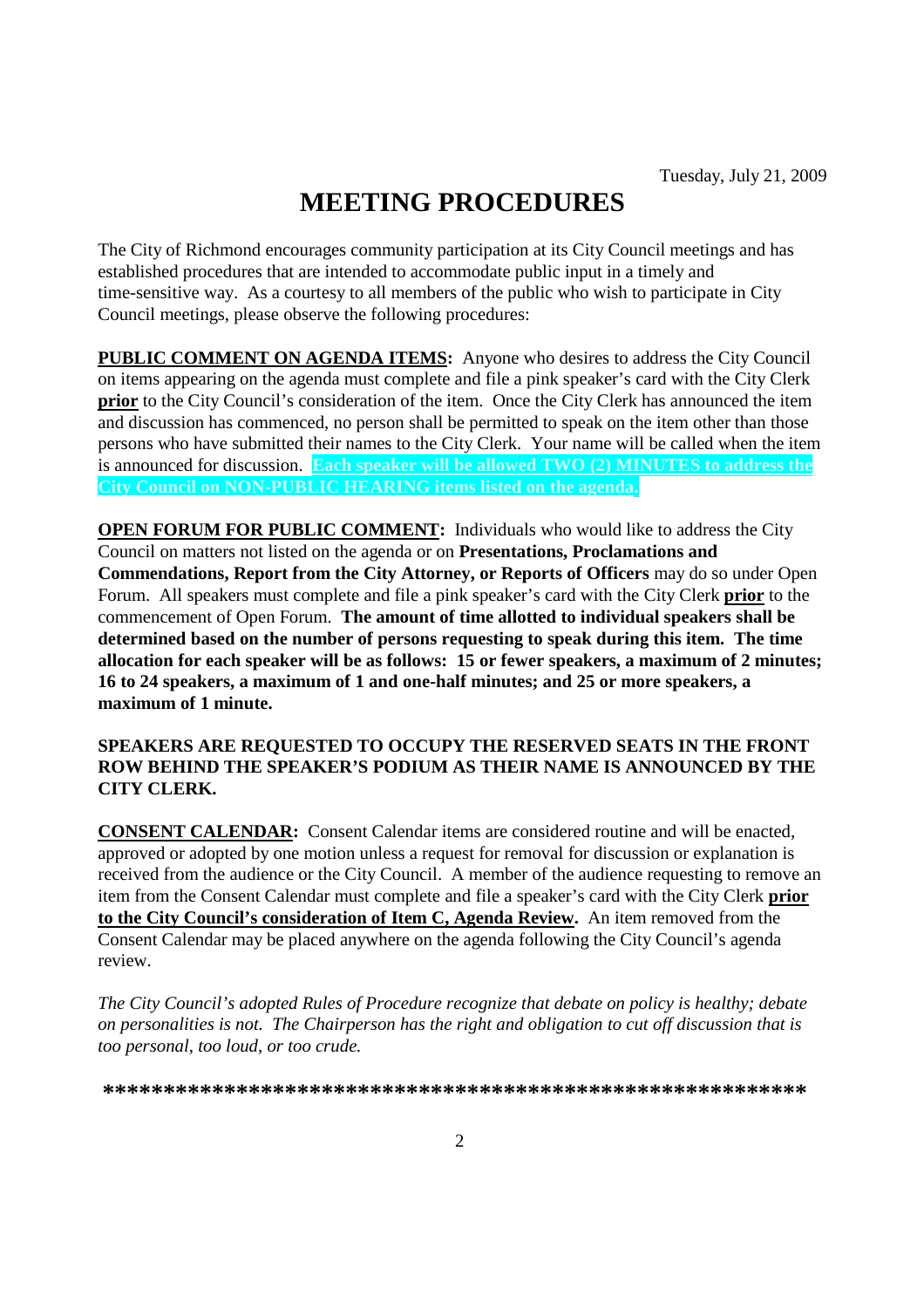# **EVENING OPEN SESSION**

5:00 p.m.

# **A. ROLL CALL**

# **B. PUBLIC COMMENT**

#### **C. ADJOURN TO CLOSED SESSION**

# **CLOSED SESSION**

Shimada Room of the Community Services Building

#### **A. CITY COUNCIL**

**A-1.** LIABILITY CLAIMS - PENDING LITIGATION (Government Code Section 54956.9):

MetLife Insurance vs. City of Richmond

**A-2.** CONFERENCE WITH LEGAL COUNSEL - EXISTING LITIGATION (Subdivision [a] of Government Code Section 54956.9):

Communities for a Better Environment (CBE) vs. City of Richmond

**A-3.** CONFERENCE WITH LABOR NEGOTIATORS (Government Code Section 54957.6):

> City Designated Representative(s): Bill Lindsay, Leslie Knight, Jack Hughes, Lisa Stephenson, Michael Banks, and Bruce Soublet Employee Organization or unrepresented employee(s): Firefighters Local 188, Richmond Fire Management Association

**A-4.** PUBLIC EMPLOYEE PERFORMANCE EVALUATION (Government Code Section 54957.6):

City Attorney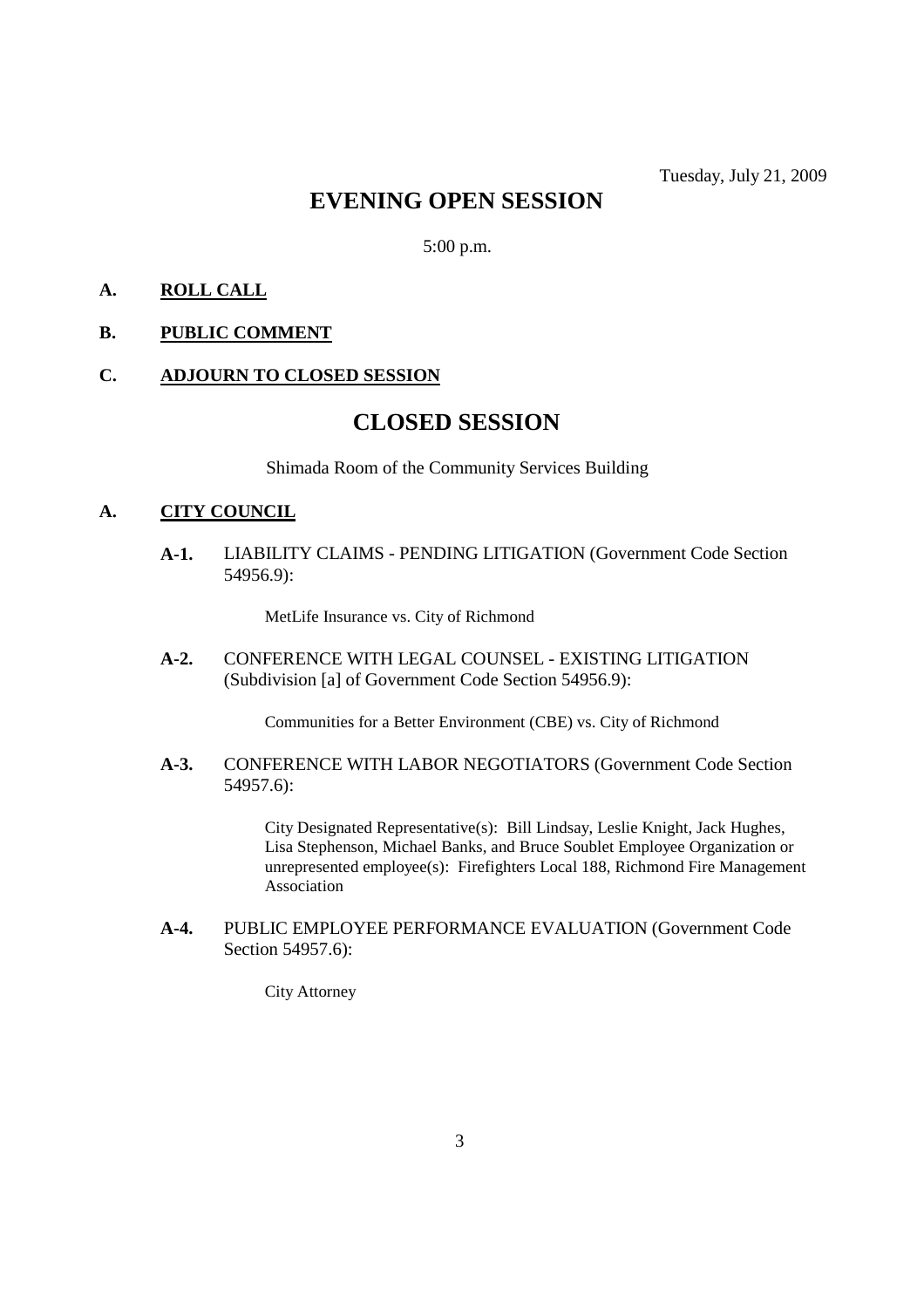# **JOINT MEETING OF THE RICHMOND COMMUNITY REDEVELOPMENT AGENCY/CITY COUNCIL**

# 6:30 p.m.

# **A. PLEDGE TO THE FLAG**

**B. ROLL CALL**

## **C. STATEMENT OF CONFLICT OF INTEREST**

- **D. OPEN FORUM FOR PUBLIC COMMENT**
- **E. AGENDA REVIEW**

### **F. REPORT FROM THE CITY ATTORNEY OF FINAL DECISIONS MADE AND NON-CONFIDENTIAL DISCUSSIONS HELD DURING CLOSED SESSION**

#### **G. REDEVELOPMENT AGENCY BOARD CONSENT CALENDAR**

- **G-1.** ADOPT a joint resolution of the Richmond Community Redevelopment Agency and the Richmond City Council approving a \$5,580,539 loan with Mechanics Bank to enable the Agency to repay an advance from the City's General Fund for deposit with the Agency's bond trustee - Richmond Community Redevelopment Agency (Steve Duran/Nickie Mastay 307-8140)
- **G-2.** RECEIVE a report containing a matrix of foreclosure prevention and mitigation activities and their status and provide direction to staff as the City Council may deem appropriate - Richmond Community Redevelopment Agency (Steve Duran/Patrick Lynch 307-8140).
- **G-3.** ADOPT a resolution of the Richmond Community Redevelopment Agency authorizing the executive director to execute a contract with Vallier Design Associates, Inc. in an amount not to exceed \$596,723 for the design and engineering of pedestrian safety improvements along Nevin Avenue between 19th Street and 27th Street (This item was reviewed and recommended for approval by the Finance Committee at its July 10, 2009, meeting) - Richmond Community Redevelopment Agency (Steve Duran/Alan Wolken 307-8140).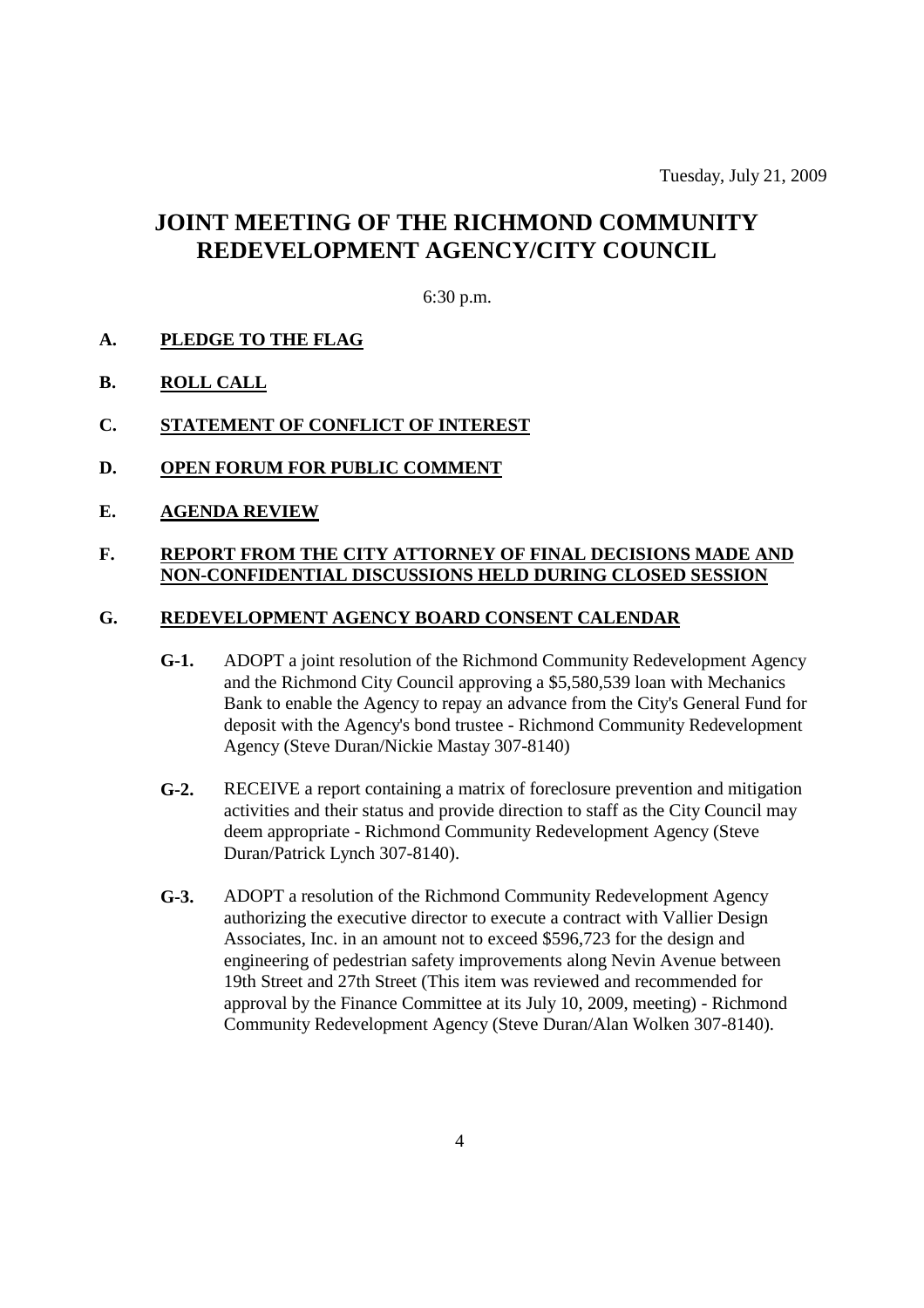**G-4.** APPROVE the minutes of the Regular Meeting and Special Joint Meeting held on June 16, 2009 - City Clerk's Office (Diane Holmes 620-6513).

# **H. CITY COUNCIL CONSENT CALENDAR**

- **H-1.** APPROVE a one-year contract with Maze & Associates Accountancy Group for all audit work and other requisite financial reports for the fiscal year ending June 30, 2009. The total amount of the contract will not to exceed \$456,470 (This item was reviewed and recommended for approval by the Finance Committee on July 10, 2009) - Finance Department (James Goins 620-6740).
- **H-2.** APPROVE procurement contracts for equipment and vehicle rentals from Hertz Equipment Rental Corporation to support Public Works equipment and vehicle needs in an amount not to exceed \$360,000 for a period of three to five years (This item was reviewed and recommended for approval by the Finance Committee at its July 10, 2009, meeting) - Public Works (Yader A. Bermudez 231-3009).
- **H-3.** APPROVE a contract with Design, Community and Environment, Inc. (DC&E) to provide design services for the Wendell Neighborhood Park Improvement Project in an amount not to exceed \$149,282.00 and for a term from July 22, 2009, to June 30, 2010 (This contract was reviewed and recommended for approval by the Finance Committee on July 10, 2009) - Public Works Department (Yader A. Bermudez 231-3009).
- **H-4.** APPROVE contract with Morgan Fence & Iron, Inc. for demolition and installation of chain link fence system at the Parks Yard at 3201 Leona Avenue in an amount not to exceed \$95,700.00. The contract term will be from July 22, 2009, to June 30, 2010 - Public Works Department (Yader A. Bermudez 231- 3009).
- **H-5.** APPROVE the purchase of two aerial trucks from Altec Industries, Inc. in an amount not to exceed \$335,000 for replacement of existing aged and worn vehicles presently used in the Electrical and Parks and Landscape Divisions. (This item was reviewed by the Finance Standing Committee on July 10, 2009, and recommended for approval by City Council.) - Public Works Department (Yader A. Bermudez 231-3009).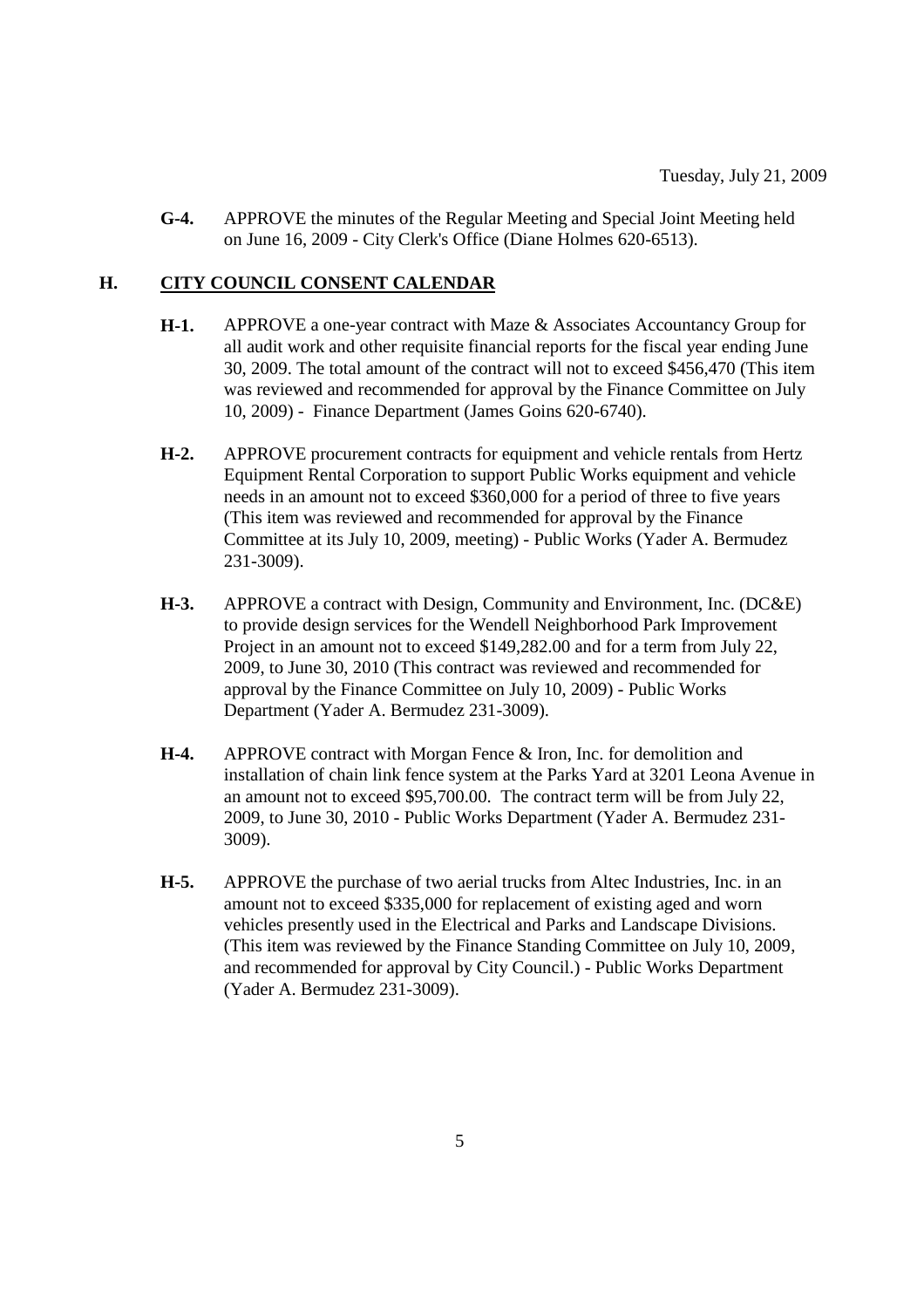- **H-6.** APPROVE a three-year contract with OC Jones & Sons, Inc. for rental of street paving equipment in an amount not to exceed \$175,000 per year. (The Finance Committee reviewed this item at its July 10, 2009, meeting and recommended approval by the City Council) - Public Works Department (Yader A. Bermudez 231-3009).
- **H-7.** APPROVE a three-year contract with Delta Grinding, Inc., dba Diablo Grinding, Inc., for rental of street paving grinding equipment in an amount not to exceed \$175,000 per year. (The Finance Committee reviewed this item at its July 10, 2009, meeting and recommended approval by the City Council) - Public Works Department (Yader A. Bermudez 231-3009).
- **H-8.** INTRODUCE an ordinance (first reading) establishing the wages, salary, and compensation for the new classification of Construction Inspector I (Salary Range No. 49: \$4,939 - \$5,951/month) and compensation for the new classification of Construction Inspector II (Salary Range No. 52C: \$5,492 - \$6,652/month) - Human Resources Management (Leslie Knight 620-6600).
- **H-9.** ADOPT a resolution amending the City of Richmond's Position Classification Plan to add the new classification of Construction Inspector I/II and delete the classifications of Assistant Public Works Inspector and Senior Public Works Inspector - Human Resources Management (Leslie Knight 620-6600).
- **H-10.** APPROVE the purchase of 10 dirt bikes from Powersports to replace existing aged and worn vehicles in Richmond's Police Department fleet, in an amount not to exceed \$60,000.00 - Public Works (Yader A. Bermudez 231-3009).
- **H-11.** APPROVE a contract with Mark Holmes, dba Holmes Construction, for the electrical, utility, and data services hook-up to the new modular building at the Fire Training Center in an amount not to exceed \$32,000 - Fire Department (Chief Michael Banks 307-8041).
- **H-12.** ADOPT an ordinance (second reading) establishing the wages, salary, and compensation for the new classification of Business License Field Investigator (Salary Range No. 34: \$3,923 – \$4,559/month) – Human Resources Management (Leslie Knight 620-6600).
- **H-13.** INTRODUCE an ordinance (first reading) establishing the wages, salary, and compensation for the new classification of Technology Application Specialist (Salary Range No. 054C: \$5,933 – \$7,212/month) – Human Resources Management (Leslie Knight 620-6600).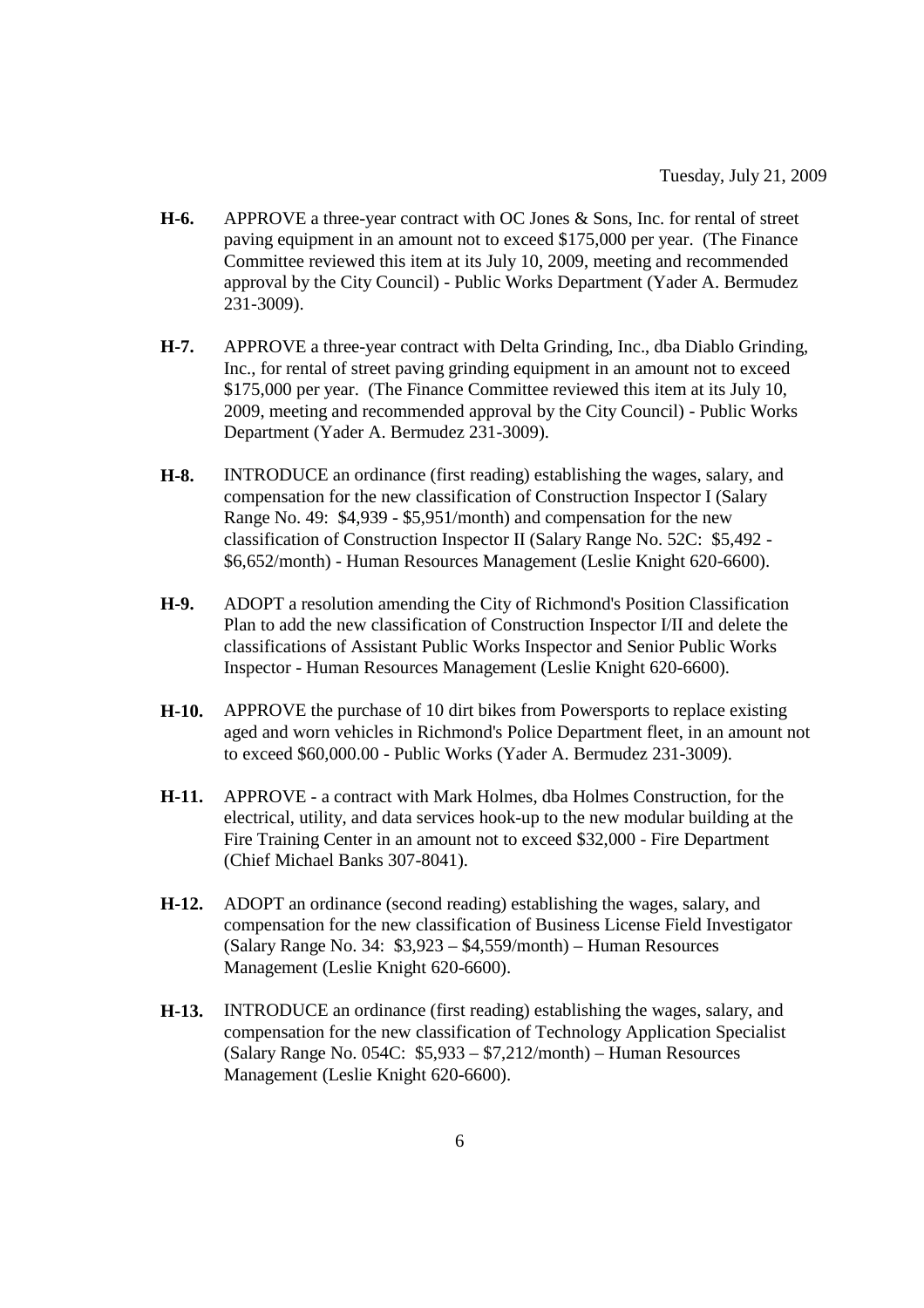- **H-14.** ADOPT a resolution amending the City of Richmond's Position Classification Plan to add the new classification of Technology Application Specialist - Human Resources Management (Leslie Knight 620-6600).
- **H-15.** APPROVE a contract amendment with Matrix Consulting for an additional \$50,945 for a total of \$63,145 and renew the contract and extend the term to December 31, 2009 - Finance Department (James Goins 620-6740).
- **H-16.** APPROVE Contract Amendment No. 1 with First Serve Production, Inc. to resurface the basketball courts at Martin Luther King Jr. Park (MLK) and repair vandalism to the recently resurfaced basketball courts at Nevin Park in an amount not to exceed \$13,970 with a total contract amount not to exceed \$32,340.00 for the term of July 22, 2009, to December 31, 2009 - Public Works Department (Yader A. Bermudez 231-3009).
- **H-17.** ADOPT an ordinance (second reading) establishing wages, salary, and compensation for the new classification of Finance Manager I/II (Salary Range 55D: \$5,993 - \$7,245/month and 60D: \$6,747 - \$8,160/month) - Human Resources Management (Leslie Knight 620-6600).
- **H-18.** ADOPT a resolution of project compliance to submit a Regional Measure 2 Allocation Request to the Metropolitan Transportation Commission for Environmental Studies and Preliminary Engineering of the Ohlone/Richmond Greenway Gap Closure Project - Engineering Department (Rich Davidson 307-8105).
- **H-19.** APPROVE a contract with Liebert Cassidy Whitmore MP in an amount not to exceed \$95,000 for contract negotiations, legal consultation and employee training for the period of July 1, 2009, through June 30, 2011 - Human Resources Management (Leslie Knight 620-6600).
- **H-20.** AUTHORIZE payment to Bentley Systems, Inc, for the purchase of two licenses for SewerGEMS® in an amount not to exceed \$25,000 - Engineering Department (Rich Davidson 307-8105).
- **H-21.** AUTHORIZE payment not to exceed \$12,000 for membership fees for participation in the California Association of Sanitation Agencies for 2009 - Engineering Department (Rich Davidson 307-8105).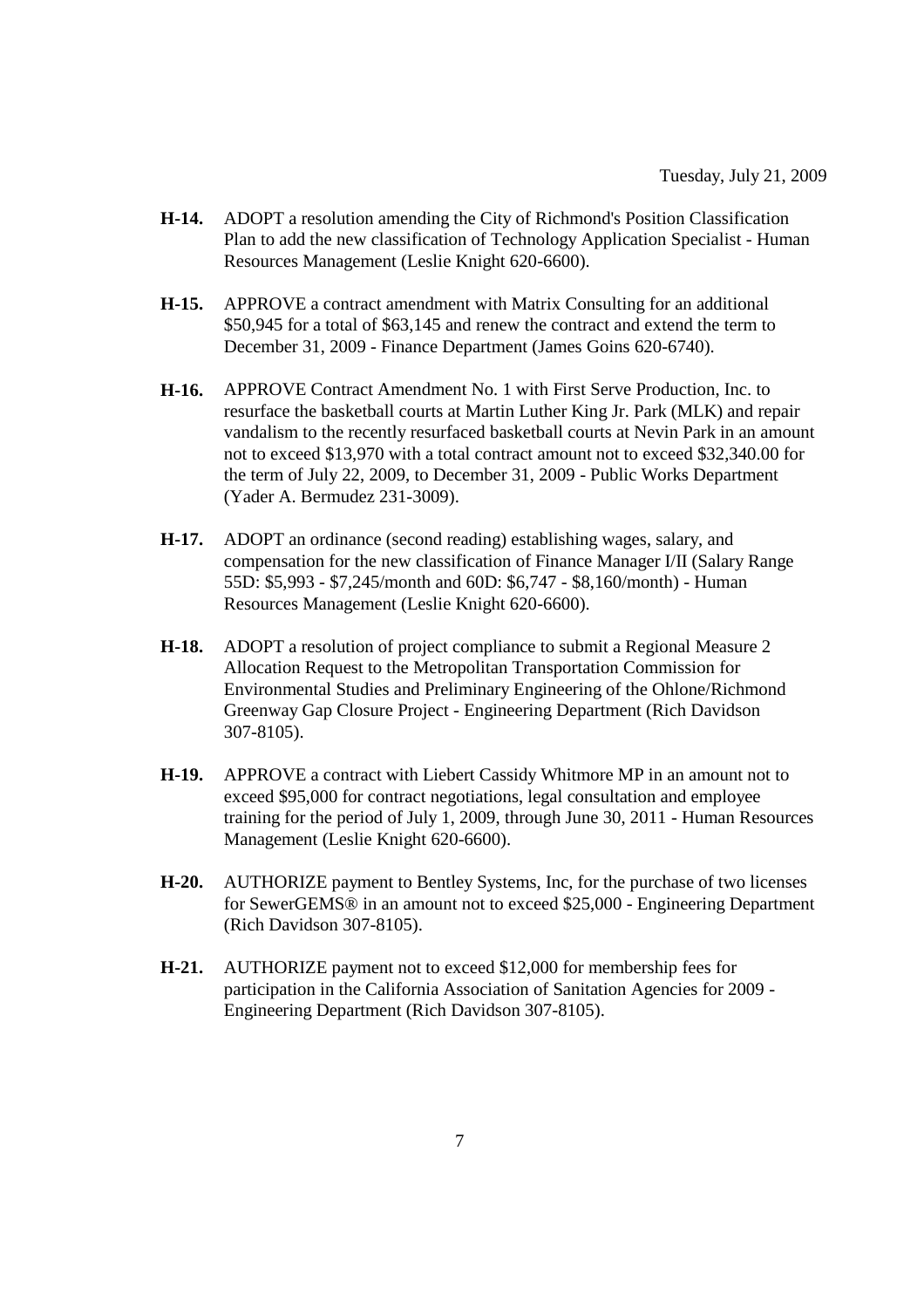- **H-22.** APPROVE the purchase of 10 police Crown Victoria's from Wondries Fleet Group to replace existing aged and worn vehicles in the City's fleet, in an amount not to exceed \$245,000 (This item was reviewed and recommended for approval by the Finance Committee at its July 10, 2009, meeting) - Public Works (Yader A. Bermudez 231-3009).
- **H-23.** APPROVE a two-year contract with the law firm of Renne, Sloan, Holtzman & Sakai, LLP, for services as city attorney for the period of January 10, 2010, through January 10, 2012, in an amount not to exceed \$985,925 - City Manager's Office (Bill Lindsay 620-6512).
- **H-24.** APPROVE a contract with Belfor Property Restoration in an amount not to exceed \$75,000.00 for initial remediation efforts at the Martin Luther King Community Center - Human Resources Management (Leslie Knight 620-6600).
- **H-25.** APPROVE a contract with C&W Environmental Consulting, Inc. in an amount not to exceed \$15,000 for ongoing environmental testing in conjunction with the remediation repairs at the Martin Luther King Community Center - Human Resources Management (Leslie Knight 620-6600).
- **H-26.** APPROVE the city manager's response to the Grand Jury Report 0909 recommendations regarding City Travel and Expenditure Policies and submittal of a letter to the Contra Costa County Grand Jury - City Manager's Office (Bill Lindsay 620-6512).
- **H-27.** APPOINT Mayor McLaughlin to replace Councilmember Rogers as one of the City's members of the North Richmond Mitigation Fee Joint Committee and appoint Councilmember Butt as alternate - Mayor's Office (Mayor McLaughlin 620-6503).
- **H-28.** APPROVE a contract with Psomas in an amount not to exceed \$210,525 to provide Geographical Information System (GIS) services to the City in connection with the National Pollutant Discharge Elimination System (NPDES) permit and Sewer System Management Plan (SSMP) (This item was reviewed and recommended for approval by the Finance Committee at its July 10, 2009, meeting) - Engineering Department (Rich Davidson 307-8105).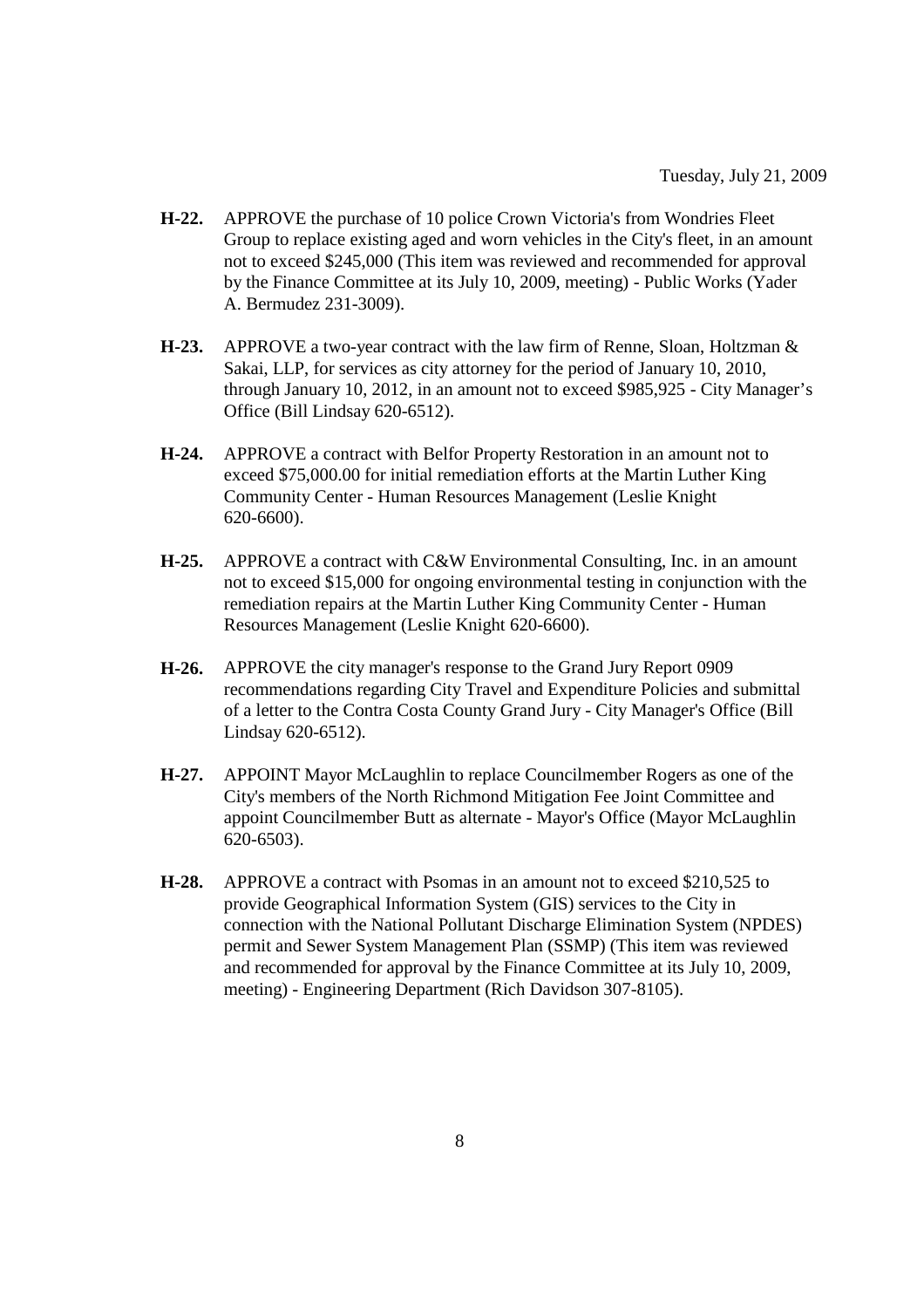- **H-29.** APPROVE a contract with Larry Walker Associates to assist with the City's National Pollutant Discharge Elimination System (NPDES) compliance schedule in an amount not to exceed \$150,000 (This item was reviewed and recommended for approval by the Finance Committee at its July 10, 2009, meeting) - Engineering Department (Rich Davidson 307-8105).
- **H-30.** APPROVE a contract with Questa Engineering Corporation for the preparation of both the project study report and the construction documents related to the Castro Street to the Richmond/San Rafael Bridge Bay Trail Project in an amount not to exceed \$1,578,862 (This item was reviewed and recommended for approval by the Finance Committee at its July 10, 2009, meeting) - Engineering Department (Rich Davidson 307-8105).
- **H-31.** ADOPT the following resolutions: (1) a resolution authorizing the finance director to execute a Financial Assistance Application with the State Water Resources Control Board (SWRCB); (2) a resolution that dedicates a portion of the sanitary sewer rate fees and proceeds of the sanitary sewer revenue bonds as sources of revenue for wastewater improvement projects listed in the application; and (3) a resolution that confirms the City's intention to reimburse the SWRCB for project expenditures that are part of the funding agreement (This item was reviewed and recommended for approval by the Finance Committee at its July 10, 2009, meeting) - Engineering Department (Rich Davidson 307-8105).
- **H-32.** APPROVE a contract in the amount of \$215,000 for helicopter services between the Contra Costa County Sheriff's Office and the Richmond Police Department for the past (2008-09) fiscal year (This item was reviewed and recommended for approval by the Finance Committee at their July 10, 2009, meeting) - Police Department (Chief Magnus 621-1802).
- **H-33.** APPROVE the following re-appointments and appointments: **Historic Preservation Advisory Committee:** Christopher Bowen, Incumbent, term expiring July 31, 2011; Kimberly Butt, Incumbent, term expiring July 31, 2011; Rosemary M. Corbin, Incumbent, term expiring July 31, 2011; Sandi Genser-Maack, Incumbent, term expiring July 31, 2011; Samaneh Nili, Incumbent, term expiring July 31, 2011; **Community Development Commission:** Jamar Anthony Dossman, term expiring March 21, 2012 (representing Hilltop area); Guillermo Martinez, term expiring March 21, 2012 (one of three representatives for the Iron Triangle); Jackie Thompson, term expiring March 21, 2012 (Public Housing representative); **Richmond-Shimada Friendship Commission:** Antonio Marcus Russell, term expiring December 31, 2012 - Mayor's Office (Mayor McLaughlin 620-6503).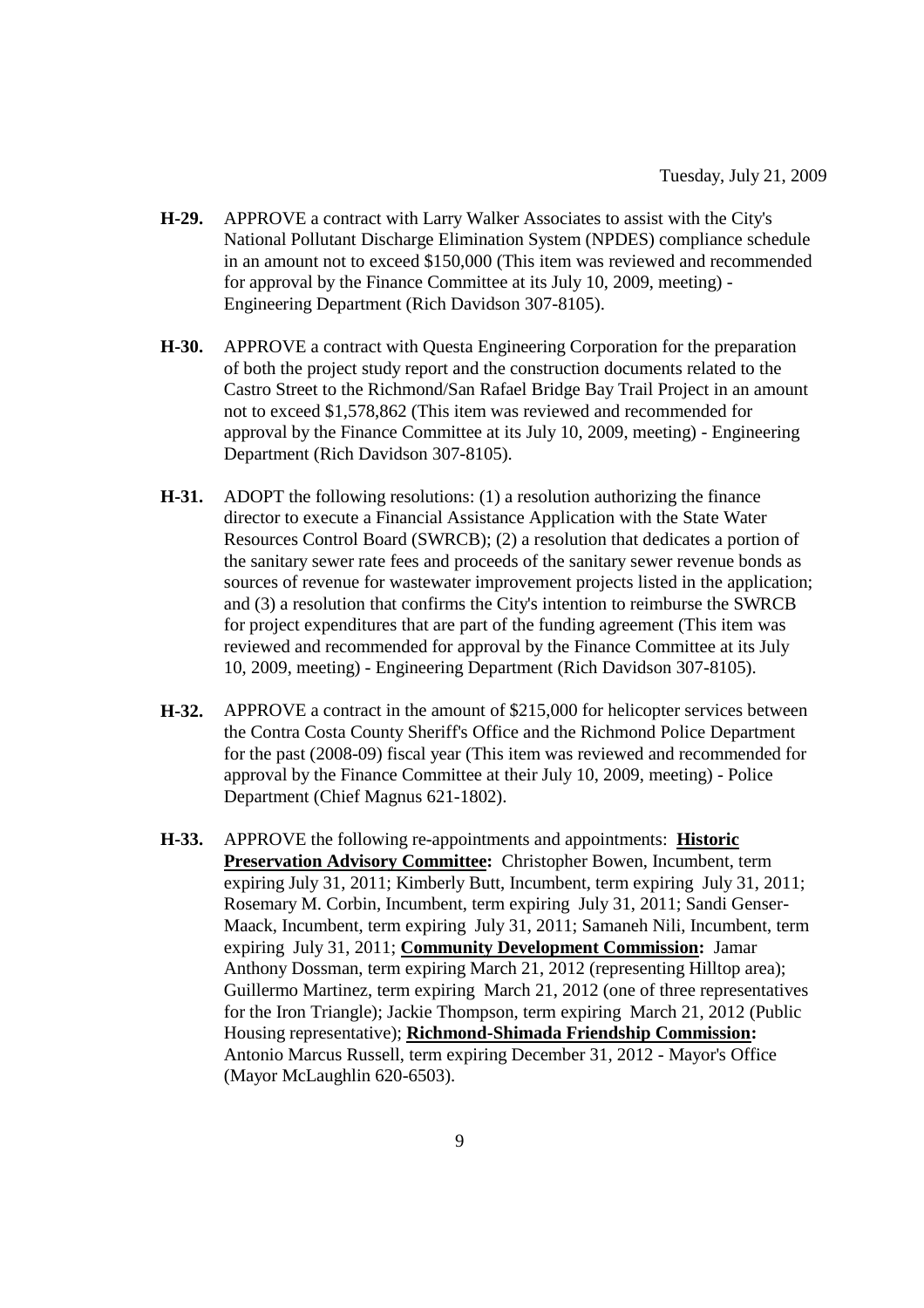- **H-34.** ADOPT an ordinance (second reading) adding Chapter 9.62 to the Richmond Municipal Code instituting a commuter benefit program within the City of Richmond for employers who have 10 or more employees working within the City - Councilmembers Ritterman and Butt and Vice Mayor Lopez (620-6581).
- **H-35.** ADOPT an ordinance (second reading) adding Chapter 9.57 to the Richmond Municipal Code regarding the prohibition of smoking in and around multi-unit residences within the City of Richmond - Councilmembers Butt, Ritterman, and Rogers (620-6581).
- **H-36.** ADOPT an ordinance (second reading) establishing regulations for land use related to biodiesel facilities in the City of Richmond - Planning and Building Services Department (Richard Mitchell 620-6706).
- **H-37.** ADOPT a resolution making certain findings and approving and establishing an Economic Recovery Zone in order to make the City and its affiliated agencies eligible to issue Recovery Zone Economic Development Bonds (RZEDB) and Recovery Zone Facility Bonds (RCFB) - Richmond Community Redevelopment Agency (Steve Duran/Thomas Mills 307-8140).
- **H-38.** ADOPT a resolution in support of continuing cardiovascular surgery for Kaiser patients in the East Bay - Mayor's Office (Mayor McLaughlin 620-6503).
- **H-39.** APPROVE the minutes for the Regular Meeting held on June 2, 2009, and the Special Meeting held on June 9, 2009 - City Clerk's Office (Diane Holmes 620-6513).

# **I. PUBLIC HEARINGS**

- **I-1.** Adopt a resolution approving the levy and collection of assessments in the Hilltop Landscape Maintenance Assessment District for the fiscal year 2009- 2010 - Public Works Department (Yader A. Bermudez 231-3009).
- **I-2.** Accept the report of the City Engineer and adopt a resolution allowing the sanitary and storm sewer fees to be collected on the annual 2009-2010 tax rolls - Engineering Department (Rich Davidson 307-8105).